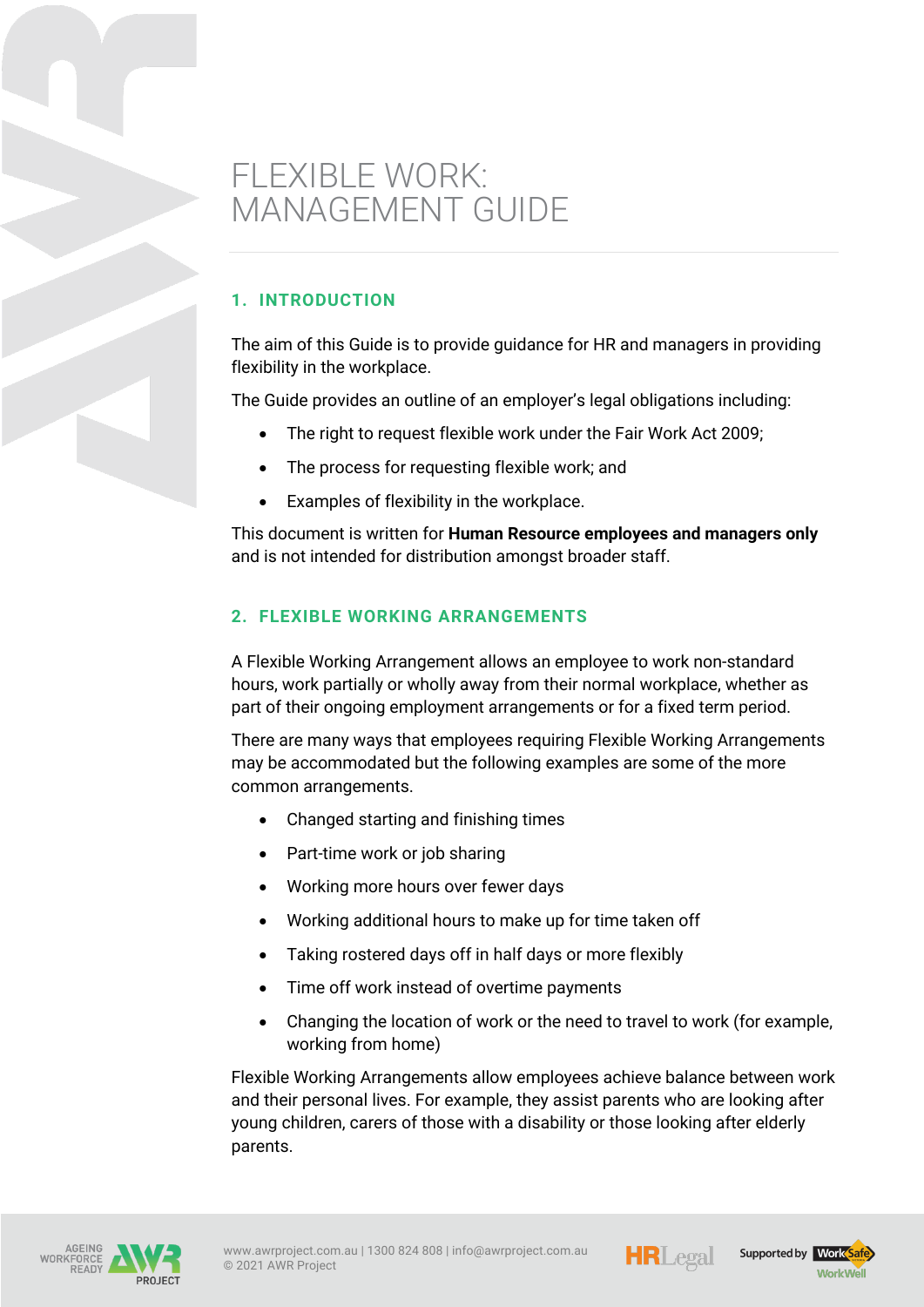There are many benefits to accommodating Flexible Work Arrangements for both an organisation and the employee. Flexibility can benefit businesses by increasing staff retention, decreasing absenteeism, and achieving greater productivity through increased employee job satisfaction.

## **3. LEGISLATION**

The *Fair Work Act 2009* (**Fair Work Act**) provides employees with a legal right to request Flexible Working Arrangements.

Australia's anti-discrimination laws provide that it is unlawful to discriminate on the basis of a number of protected attributes including age, disability, race, sex, intersex status, gender identity and sexual orientation in employment. Federal laws are contained in the *Age Discrimination Act 2004*, *Disability Discrimination Act 1992*, *Racial Discrimination Act 1975,* and the *Sex Discrimination Act 1984*.

Workplace Health and Safety laws apply in all States and Territories. An employer together with its employees have certain duties regarding safety under this legislation and other relevant legislation in the State or Territory where they work.

### **4. AN EMPLOYER'S LEGAL OBLIGATIONS**

Employees who are parents or who have the responsibility for the care of a child who is school age or younger can request flexible working arrangements. To be eligible to request flexible work under the Fair Work Act, an employee must have worked for their employer for at least 12 months on a full-time or part-time basis. Long term casual employees who have a reasonable expectation of ongoing employment are also eligible.

Employees are eligible to request Flexible Working Arrangements where:

- The employee is a parent or has responsibility for the care of a child who is of school age or younger;
- The employee is a carer (within the meaning of the Carer Recognition Act 2010);
- The employee has a disability;
- The employee is 55 or older;
- The employee is experiencing violence from a member of the employee's family; or
- The employee provides care or support to a member of their immediate family or household who requires care or support because they are experiencing violence from the member's family.







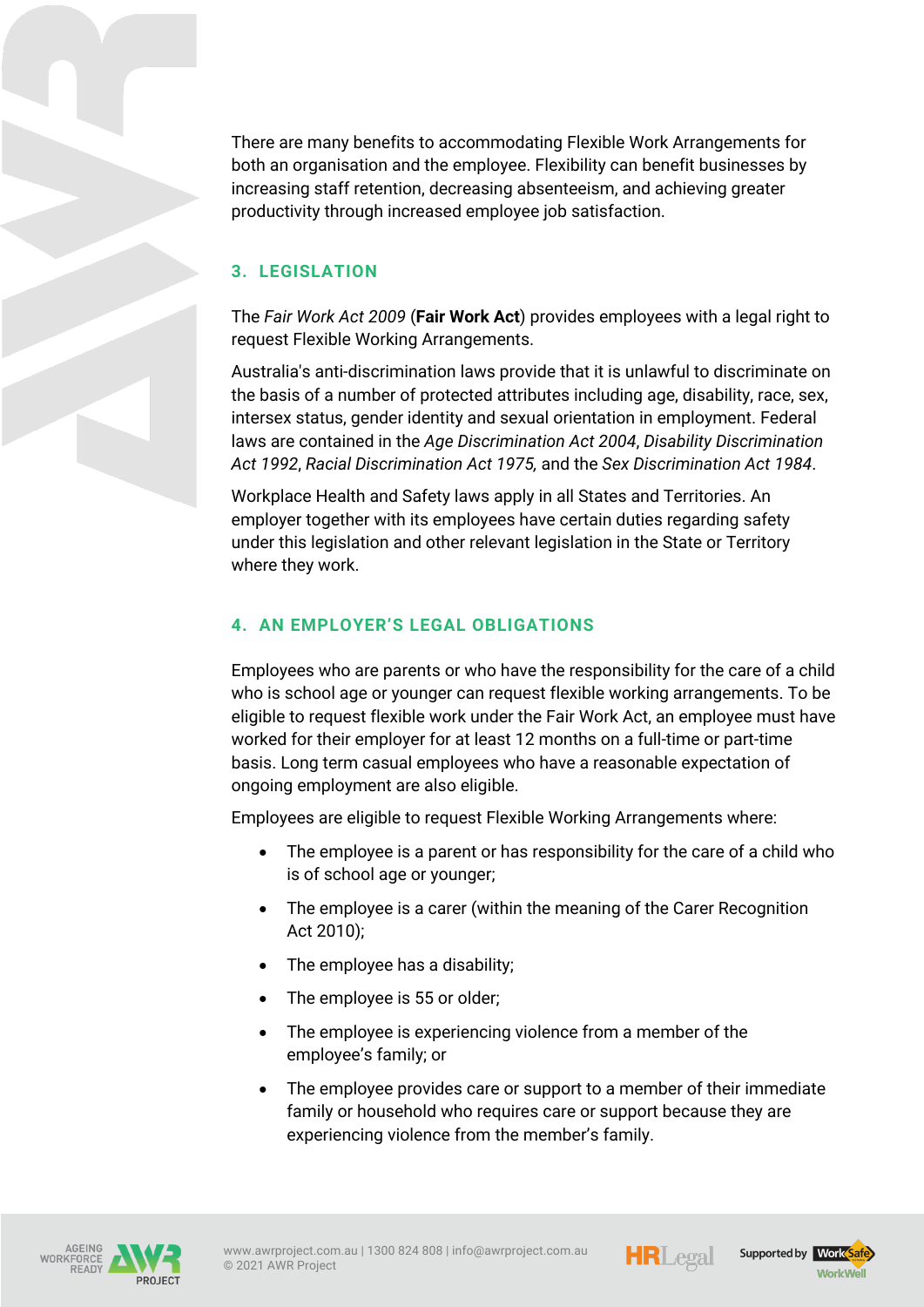A request for Flexible Work Arrangements made under the Fair Work Act can be refused by the employer based on reasonable business grounds (see below).

The risks in not complying with legislation regarding Flexible Work Arrangements can result in unlawful discrimination and other claims.

Please note that requests for Flexible Work Arrangements can be made outside the requirements of the Fair Work Act. Although there may be no legal obligation to accommodate the request, as a matter of good practice the Company should still seriously consider whether the arrangement can be made for the benefit of the employee.

## **5. PROCEDURE FOR REQUESTING FLEXIBLE WORK ARRANGEMENTS**

#### **FOR THE EMPLOYEE**

Where a request for Flexible Work Arrangements is made under the Fair Work Act, it must be made in writing by the employee to the employer.

The written request needs to clearly outline:

- The change sought; and
- The reasons for the change.

### **FOR THE EMPLOYER**

Under the Fair Work Act, the employer must provide a written response within 21 days which outlines whether the request is approved or refused. The employer can only refuse a request on reasonable business grounds.

Examples of reasonable business grounds include:

- The request would be too costly for the employer;
- Detract from the employee's ability to fulfil the requirements of their position (or their team's effectiveness);
- Result in a significant loss in efficiency or productivity;
- Give rise to an unsafe work environment; or
- Be likely to have a significant negative impact on customer service.

If the employee's request is refused, it is a legal requirement that the written response by the employer state whether or not there are any changes in working arrangements that the employer can offer the employee. If so, those changes must set out in the written response.

Best practice allows the parties to discuss requests for Flexible Working Arrangements and come up with an approach that accommodates both the needs of the employer and the employee.





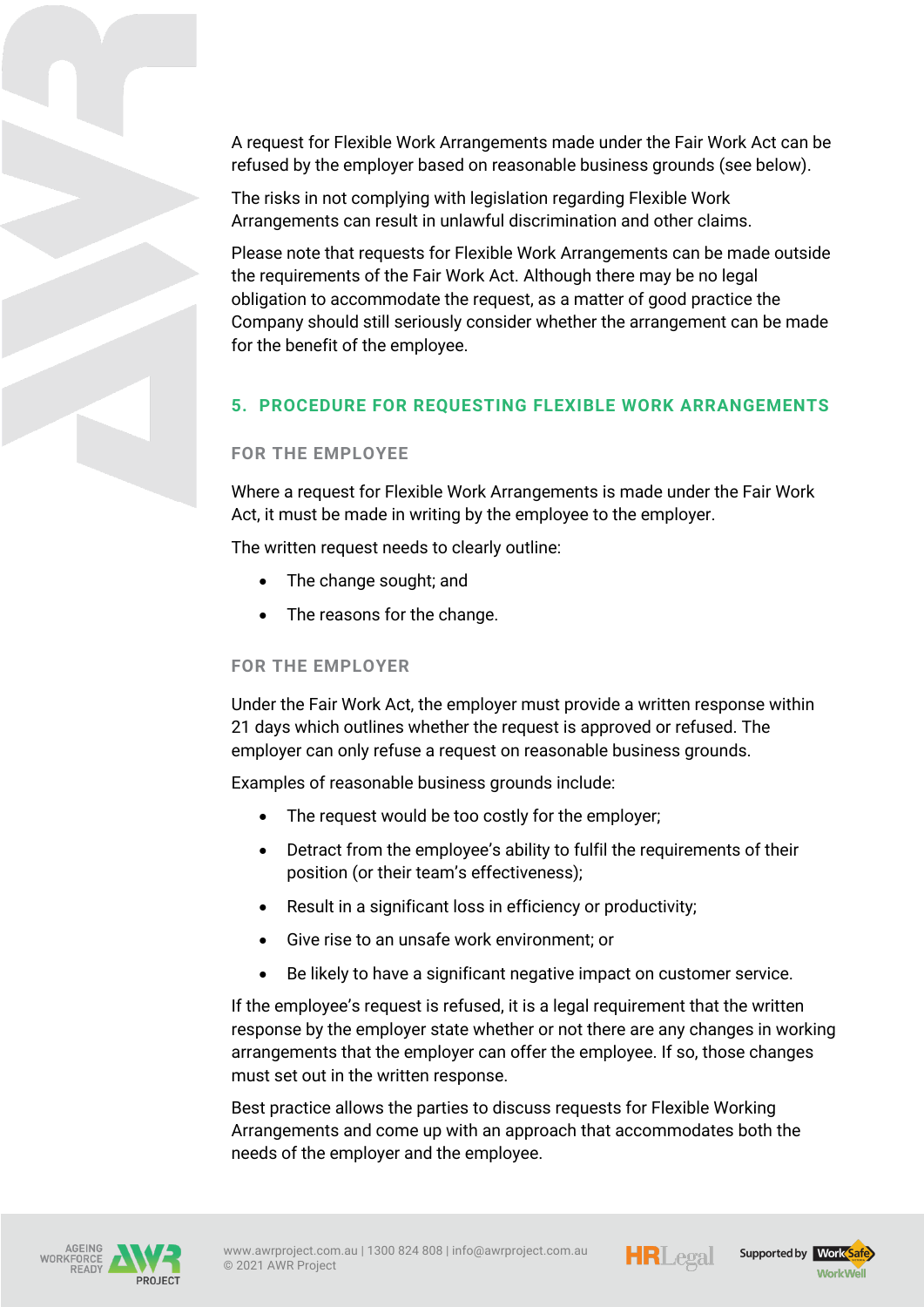Consideration should also be given to any applicable enterprise agreement or modern award which may exceed the minimum requirements of the Fair Work Act in respect to flexible working arrangements.

**NOTE TO EMPLOYER:** *where making modifications to the policy or management guide, please seek legal advice to ensure it meets minimum legal requirements.*